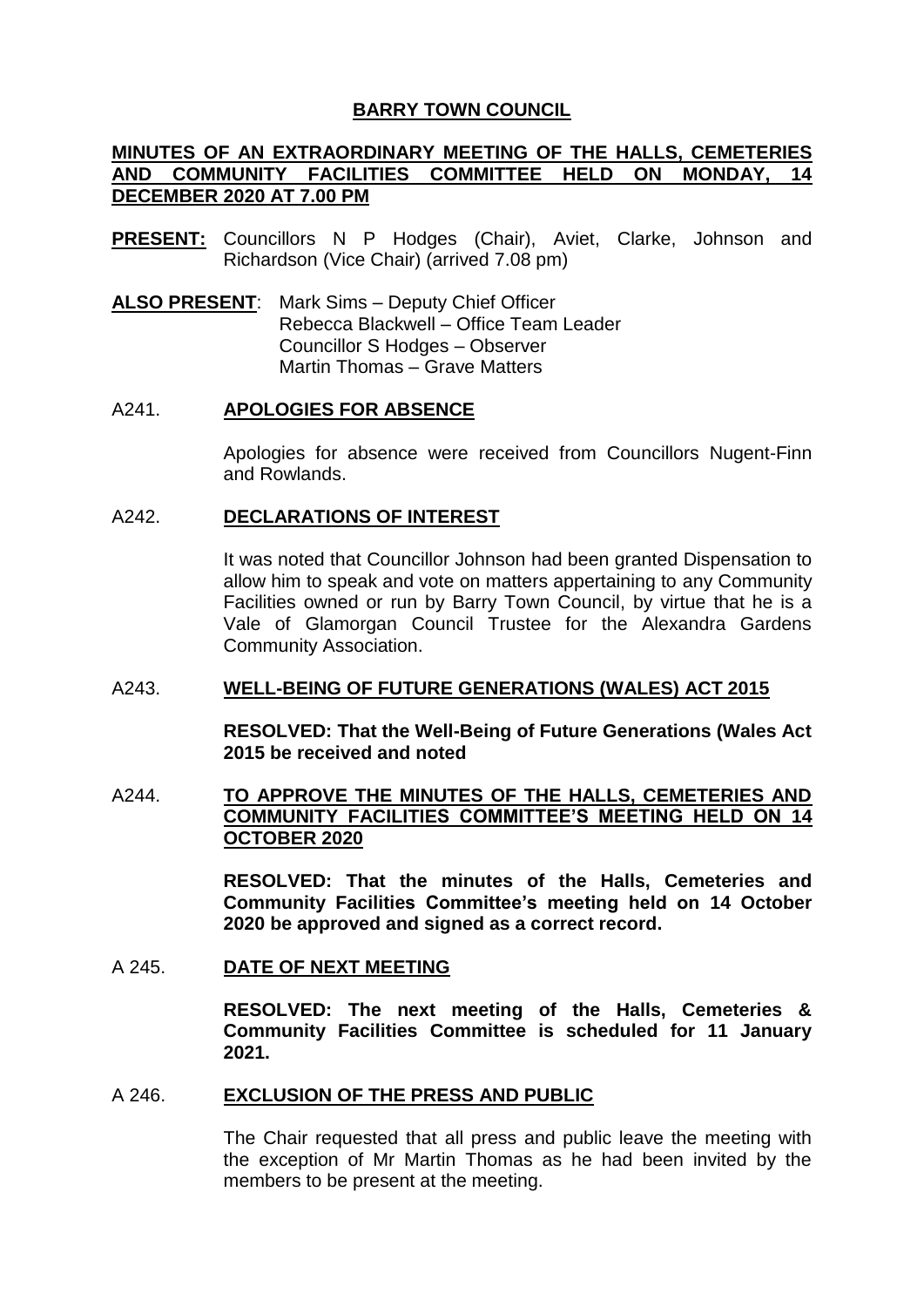**RESOLVED: In accordance with section 1(2) of the Public Bodies (Admission to Meetings) Act 1960, in view of the confidential nature of the business about to be transacted, it is advisable in the public interest that the press and public are excluded from the remainder of the meeting.**

## A247. **CEMETERY**

#### **a. Grave Matters**

Members of the Halls, Cemeteries & Community Facilities Committee had been provided with various correspondence received to the Council in relation to the Committees decision on not allowing Grave Matters to operate at Merthyr Dyfan Cemetery.

The Chair thanked Mr Thomas for his attendance at the meeting and advised that the Council had received various correspondence following the decision made by the Committee and asked if Mr Thomas wished to address members.

Mr Thomas thanked members for the opportunity to be present at the meeting to address members. Mr Thomas advised members that he was the proprietor of a one-man business called Grave Matters which covers the South Wales area. He added that he took over the business with its customers in 2018 and has continued the work of tending to graves within Merthyr Dyfan Cemetery. He advised that he has a number of supportive customers and in the Summer he was approached by a member of the Cemetery Staff who politely advised him that the Council had embargoed the use of strimmer's within the Cemetery due to health and safety concerns, to which he sympathised with and then approached the Council to make a request to allow him to use a strimmer to enable him to carry on his work within the Cemetery.

Councillor Richardson arrived 7.08pm

Councillor Clarke advised that he had been trying to find information but due to Covid-19 it was proving difficult but wished to ask Mr Thomas some questions. Councillor Clarke advised that he had tried to find out what the Councils insurance covers in relation to allowing businesses to operate within the Cemetery and asked Mr Thomas if he had any experience of insurance cover for cemeteries and if there would be a clause within the insurance that prevents a business to operate.

Mr Thomas advised that he was unaware of any insurance that covers a cemetery but he had his own public liability insurance.

Councillor Clarke also advised that he had tried to obtain information in relation to the particular health and safety regulations in relation to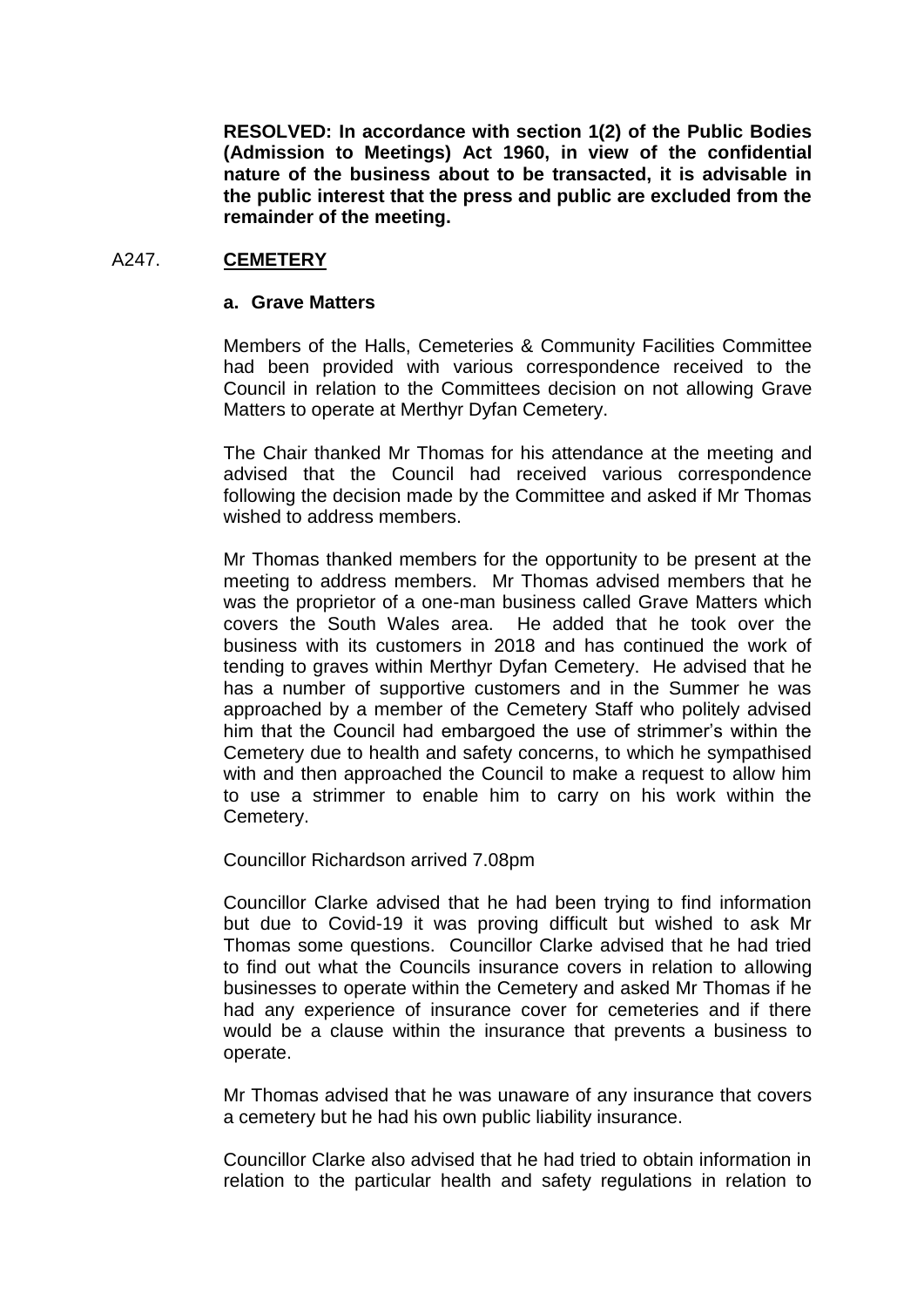operating a business within a cemetery but it had proved difficult and asked Mr Thomas if he had any knowledge to hand. Mr Thomas answered that he did not have any to hand.

Councillor Clarke asked Mr Thomas if he was aware of any planning implications for a business operating within the Cemetery. Mr Thomas advised that he didn't know if there were any planning implications.

Councillor Clarke asked Mr Thomas if there were any rate implications in relation to operating a business within the cemetery. Mr Thomas advised that he did not know.

Councillor Clarke asked if Mr Thomas had checked if there are any bylaws in relation to operating a business within the cemetery. Mr Thomas advised that he was not aware of any that relate to Merthyr Dyfan Cemetery and that many of the Cemeteries he attends have them displayed at the entrance. Councillor Clarke advised that they are at the reference library but due to Covid he has been unable to obtain them prior to the meeting.

Councillor Clarke advised that Mr Thomas may had satisfied the other cemeteries within he operates and that he may have the answers to the questions noted above or the council could enquire with the other cemeteries to see how they have been overcome which may resolve the issue at hand. Mr Thomas replied that he had not carried out any of the checks to which Councillor Clarke refers to.

Councillor Johnson asked Mr Thomas how much of his work related to the use of power tools such as the strimmer. Mr Thomas replied that the nature of the work is driven by the customer and the condition of the grave. He also advised that he uses a strimmer on the majority of the graves he attends. Councillor Johnson asked for a figure amount in relation to grave Mr Thomas attends to at Merthyr Dyfan Cemetery. Mr Thomas responded that he attends around 15 graves within Merthyr Dyfan Cemetery.

Councillor Johnson also asked if he was aware if the previous owner requested permission to operate a business within the Cemetery. Mr Thomas advised that he was not aware.

The Chair asked if Mr Thomas had ever formally approached the Council for permission to work within the Cemetery. Mr Thomas answered no. The Chair also raised concerns in relation to what Mr Thomas' customers had been advised in relation to him not being able to use power tools within the cemetery as the complaints received mention him being banned. Mr Thomas advised that he had contacted his customers notifying them that he was no longer able to operate within the cemetery and that the complaints received are independent and not motivated by him.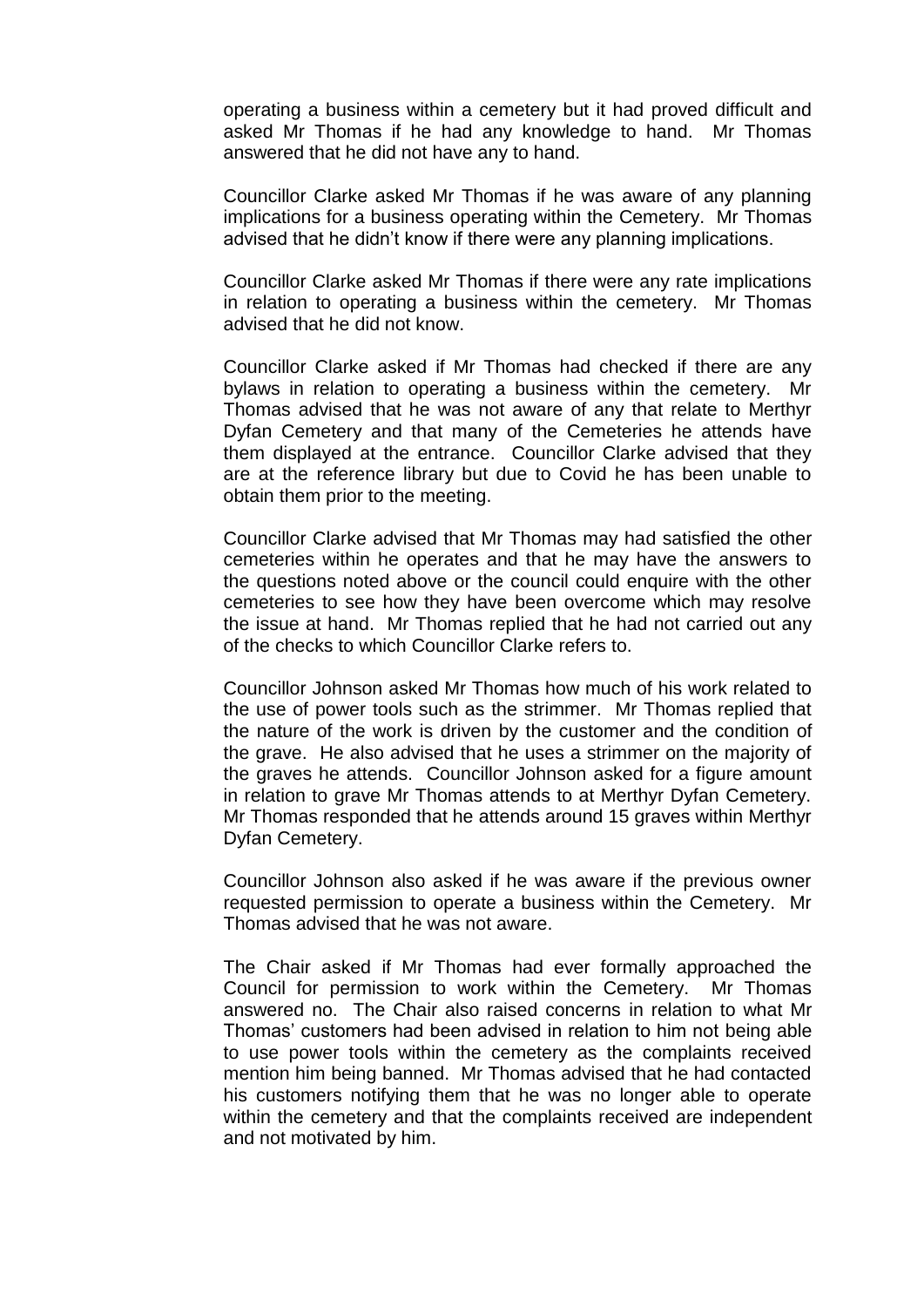The Chair noted that within Mr Thomas' correspondence it stated that he would be happy for the council to train him to work safety within the cemetery but the Chair advised that this would not be possible and that the Council have a team of staff who are trained and to which the council are responsible for. The Chair also advised that there are businesses that work within the cemetery such as stonemasons who are regulated and are permitted to carry out work within the cemetery as part of an agreement with the council. The Chair asked Mr Thomas if he had asked other cemeteries for permission to operate within them. Mr Thomas advised that he had asked for permission to operate within other cemeteries to which they agreed. The Chair asked if there were any financial agreements with the other cemeteries. Mr Thomas replied that there were not any financial agreements with the other cemeteries in which he operates.

The Chair raised concerns in relation to others duplicating Mr Thomas' business within the cemetery in which the Council subsidies for the cemetery to be maintained.

The Chair asked Mr Thomas if he informs a members of staff when he is carrying out work within the cemetery. Mr Thomas replied that he does not inform any staff members.

The Chair also raised concerns that if Mr Thomas had not made staff aware that he is operating within the cemetery that he could be present when a funeral is in process. Mr Thomas said that it was an unjustified concern as he had encountered funerals whilst he is present within the cemetery but advised that his work would not interfere with a funeral as he would stop and leave if a funeral was taking place.

The Chair asked if Mr Thomas had anything to add before requesting he leaves the meeting for members to have a discussion on a way forward.

Mr Thomas wished to make members aware of the emotive nature of his service and that the majority of his customers are elderly. He advised that his customers would be able to tell the council of the wholesome service he provides, especially around birthdays and anniversaries and said that his business is not for financial gain, with the services being value for money. He continued to state that he has high customer satisfaction to which he provides before and after photos and felt that his work adds to the appearance of the cemeteries he works in at no extra cost to the Council/landowners. He advised that although the cemetery staff do provide a good service they are unable to dedicate the time to each grave and that his service supports the work that they do. Mr Thomas ended his statement by saying that if the council's decision is to not allow him to work within the cemetery to support his customers, the council will have very sad people who may independently choose to contact the council to make this known and advised member that he would normally distribute wreaths at Christmas but has been unable to this year.